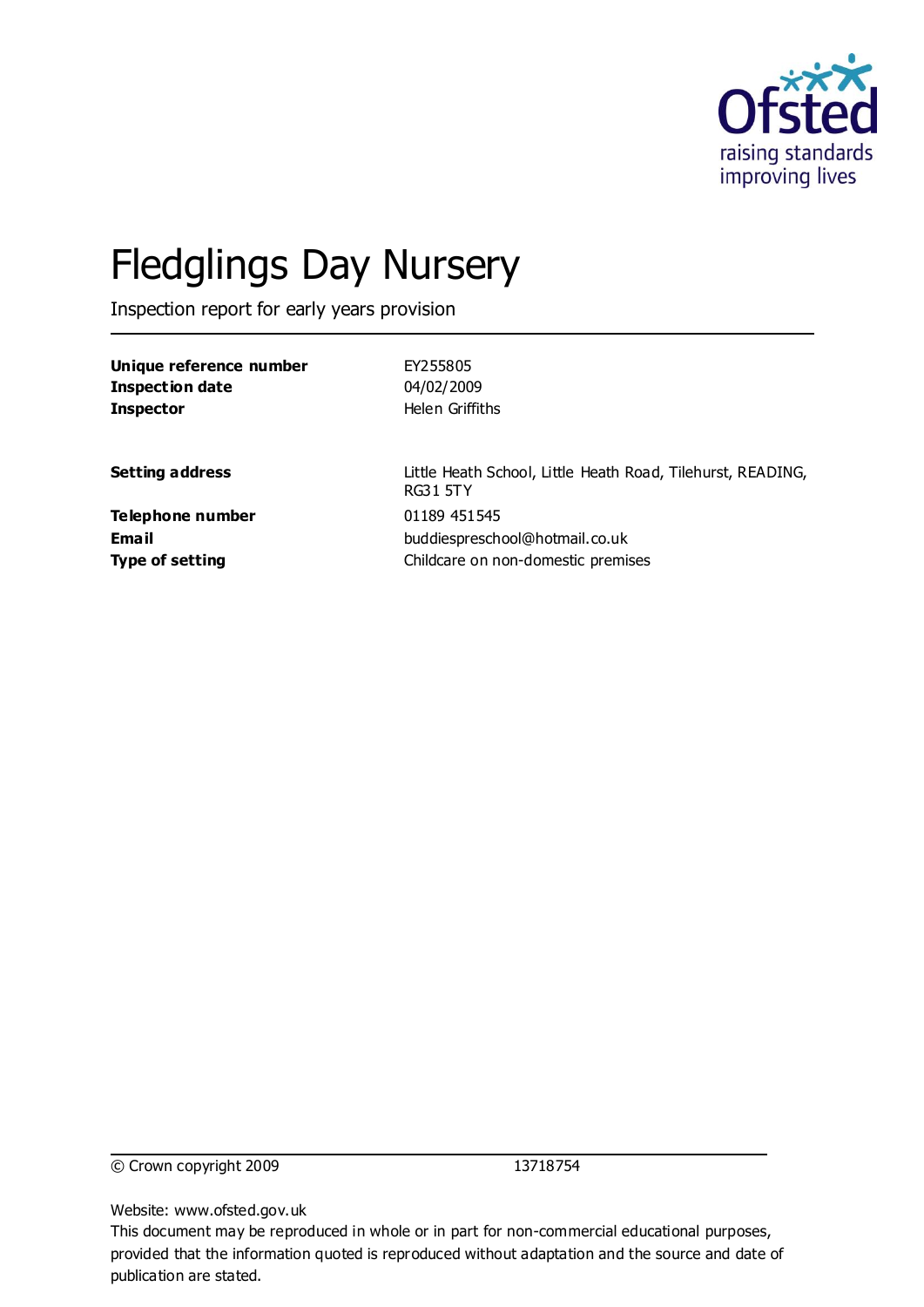### **Introduction**

This inspection was carried out by Ofsted under Sections 49 and 50 of the Childcare Act 2006 on the quality and standards of the registered early years provision. 'Early years provision' refers to provision regulated by Ofsted for children from birth to 31 August following their fifth birthday (the early years age group). The registered person must ensure that this provision complies with the statutory framework for children's learning, development and welfare, known as the *Early* Years Foundation Stage.

The provider must provide a copy of this report to all parents with children at the setting where reasonably practicable. The provider must provide a copy of the report to any other person who asks for one, but may charge a fee for this service (The Childcare (Inspection) Regulations 2008 regulations 9 and 10).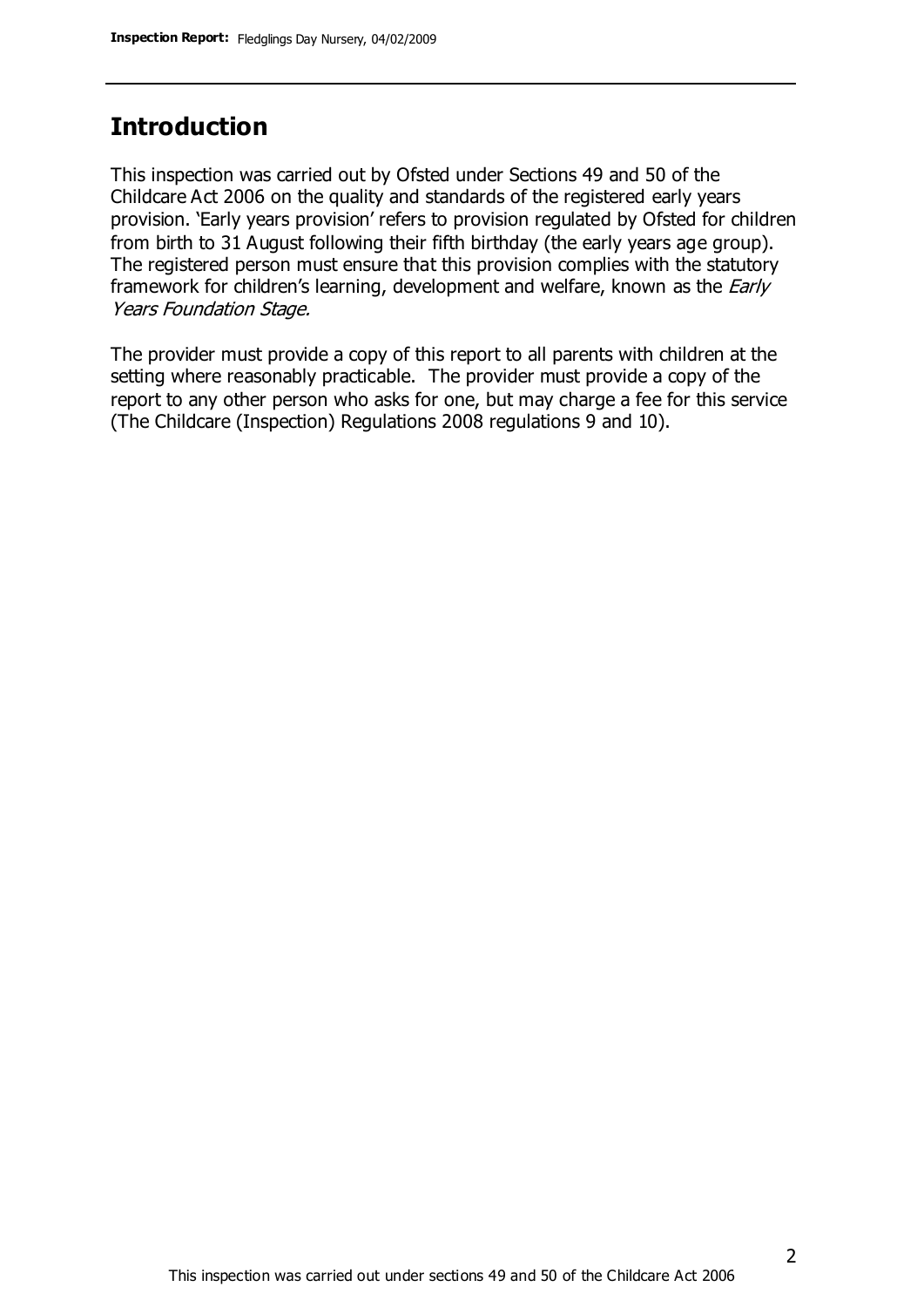### **Description of the setting**

Fledglings Day Nursery opened originally in 1992 and changed ownership in 2002; it is privately owned and managed. The nursery operates from new, purpose-built premises, consisting of three rooms and a large fully enclosed outdoor area, in the grounds of Little Heath School in the village of Tilehurst, near Reading.

The nursery serves a wide geographical area and is open from Monday to Friday all year round. Sessions are from 08:00 to 18:00.

There are currently 54 children on roll, of these, five are 4-5 year olds, ten are 3-4 year olds, fifteen are 2-3 year olds, nineteen are 1-2 year olds and five are under 1 year. This includes 14 children who are in receipt of funding for nursery education. 24 children attend per day.

Children may attend for a variety of sessions each week. The nursery is able to support children who have English as an additional language, although there are currently no such children on roll.

There are twelve staff members employed to work with the children. Of these, eight have relevant early years qualifications to NVQ level 2 or 3, one is working towards level 2 and two staff have an advanced qualification in childcare.

The nursery receives regular support from the early years development worker. Fledglings Day Nursery is registered on the Early Years Register.

#### **Overall effectiveness of the early years provision**

Fledglings Day Nursery is effective in providing a good standard of care, so that children's needs are met well and they enjoy their time in the setting. Good learning opportunities help to meet the needs of all children and keep them actively engaged.

The capacity to maintain continuous improvement is outstanding because of rigorous monitoring of children's progress and of their activities to ensure that these meet children's needs; and the ongoing record of ideas and reviews for improvement. The provision promotes inclusive practice through effective procedures, which ensure that any need for additional support is identified early. Adults are sensitive to the differing needs of the children in the setting.

#### **What steps need to be taken to improve provision further?**

To further improve the early years provision the registered person should:

update information for parents in line with organisational changes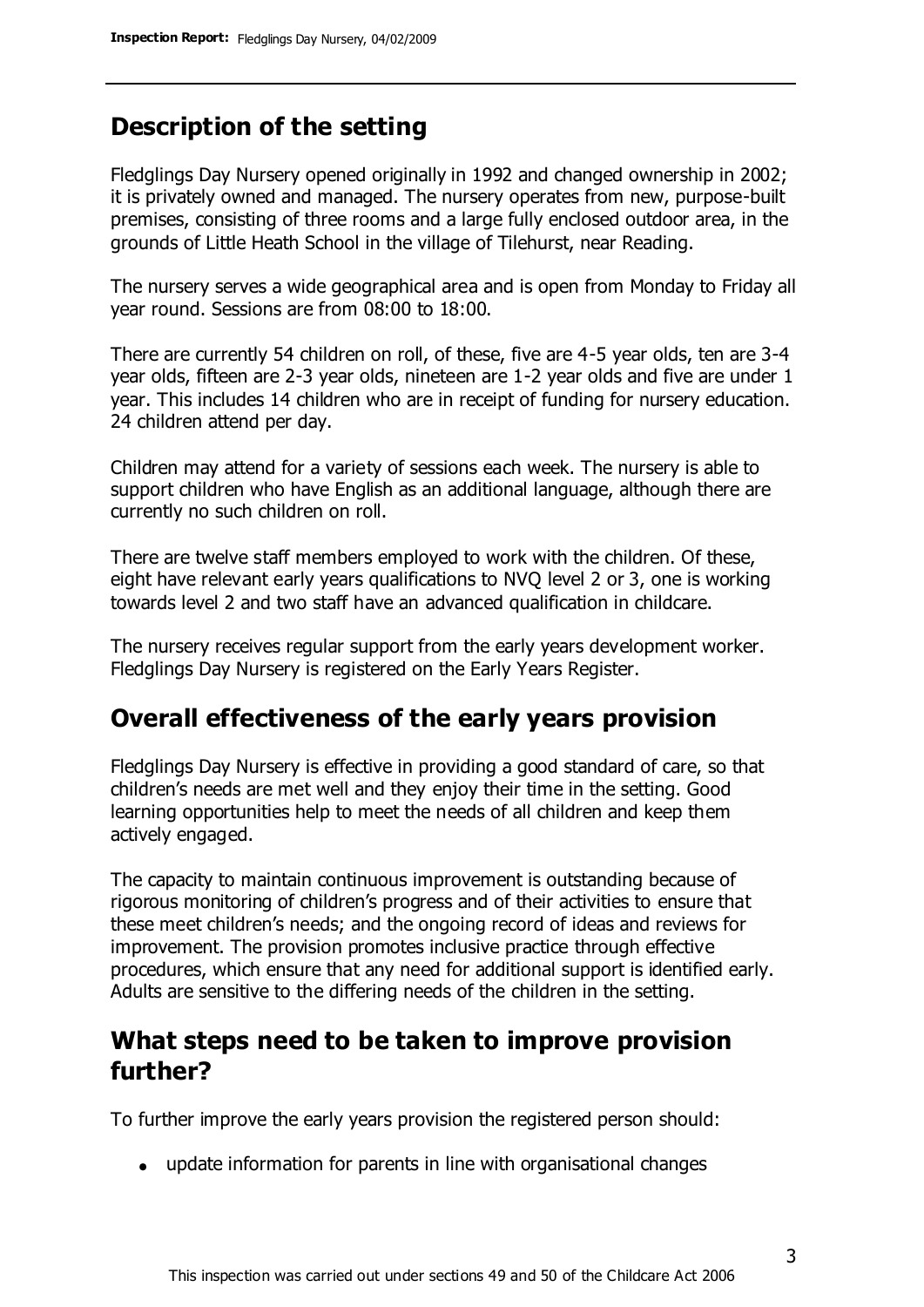#### **The leadership and management of the early years provision**

The leadership and management of the setting are outstanding. The joint ownermanagers have, since the last inspection, designed and financed the new building, and worked within the nearby school during the demolition and rebuilding. Throughout, they have maintained continuity of high quality provision for the children in their care.

They are very well focused in helping all children (including those with learning difficulties and disabilities) to make progress in their learning and development and in promoting their welfare.

The quality of self-evaluation is excellent. Through regular reviews and continuous self-assessment, they have identified strengths in their provision and implemented the EYFS curriculum, as well as being constantly alert to improvements. For example, the nursery's brochure for parents is being updated as part of a rolling programme to reflect organisational changes and this is being shared with parents.

The setting runs smoothly on a day to day basis. Ongoing reviews of individual children's needs by the leadership help ensure that resources are plentiful, varied, well-used and well-adapted to children's needs.

Vetting and safeguarding procedures are excellent. Children feel safe and secure. Very good and constantly improving links with parents are in place, through learning journals and learning plans. Good links are in place with the school where the provision is based.

## **The quality and standards of the early years provision**

The setting supports children's learning and development well, through structured play, independent sessions and outdoor activities. These include good opportunities for older children to work and play together. Children learn about the importance of staying safe in the secure environment and on trips to the nearby village.

In all these structured sessions and other activities, children's learning and development are recorded meticulously and extensively. All sessions are carefully recorded and monitored in a format accessible to parents and carers and shared regularly with them. Records track children's welfare very well. Adults effectively help children enjoy their learning.

Children are taught about the importance of healthy eating through healthy snacks at meal and break times. Procedures to safeguard children are excellent. Those in charge work well in partnership with others to ensure that children's needs and welfare are met.

Children's learning and development, in relation to their physical, social and emotional development, are good. Children play well together. All children have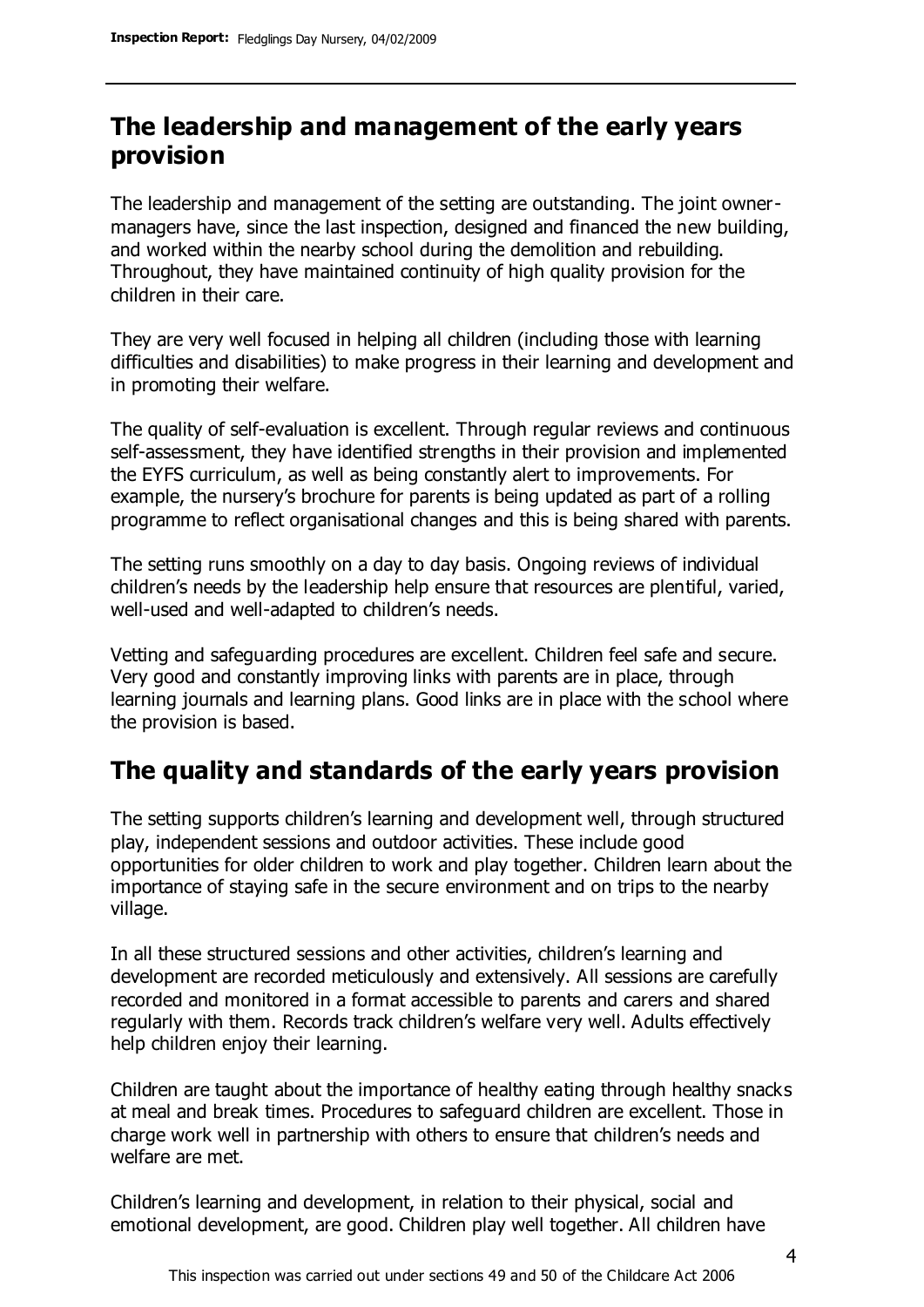good opportunities to play organised and supervised games outside. Older children have good opportunities to take responsibility, for example for laying tables and taking messages. These all help children make good progress in basic learning skills.

Children feel well supported and cared for and clearly enjoy their learning. The ratio of adults to children and the small size of the groups contribute to the excellent care these children receive. There is a strong bond of trust between children and adults and a warm, gentle, friendly and welcoming atmosphere. This safe and supportive environment enables children to thrive.